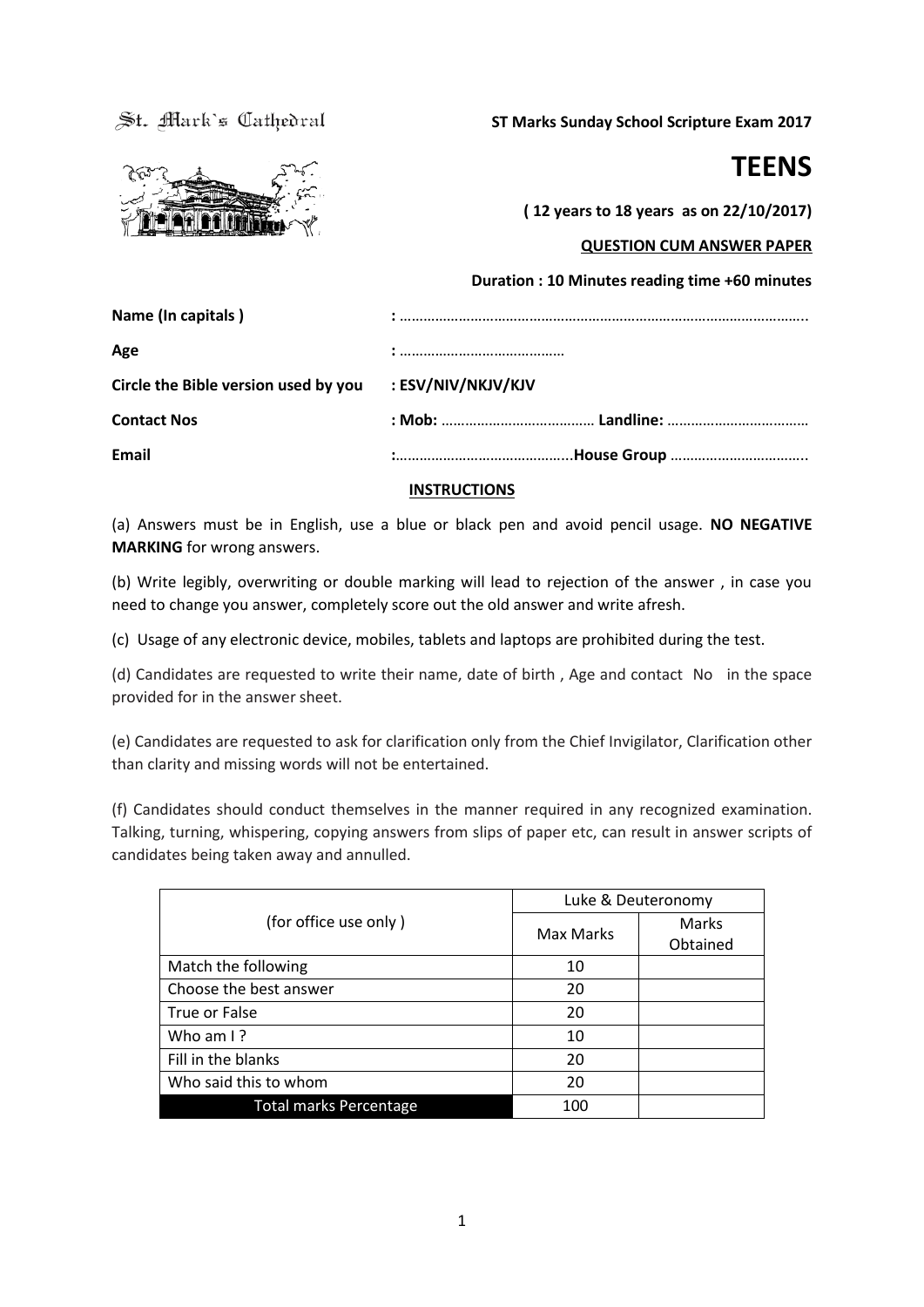# **Section A** (1 x 10 marks)

# **Match the Following**

# **Correctly match the following with the appropriate answer taken from Column B.**

# **Note:** *Please do not draw lines*

| <b>Column A</b>       | (Fill in the Correct answer)                                | <b>Column B</b>                         |
|-----------------------|-------------------------------------------------------------|-----------------------------------------|
| Heli                  |                                                             | A prophet killed between the Altar and  |
|                       |                                                             | the temple                              |
| Japhuneh              |                                                             | Mountain of God                         |
| Zacchaeus & Levi      |                                                             | Governor of Iturea                      |
| Caleb                 |                                                             | Wife of Zachariah                       |
| Jesse                 |                                                             | Governor of Idumea                      |
| Zechariah             |                                                             | <b>Father of Caleb</b>                  |
| Joanna                |                                                             | <b>Mountain of Blessing</b>             |
| Horeb                 |                                                             | Offered sacrifices mixed with the blood |
|                       |                                                             | of the Galileans                        |
| Ebal                  |                                                             | Tax Collectors by Profession            |
| <b>Pontius Pilate</b> |                                                             | Father of Joseph                        |
|                       |                                                             | Man who followed the Lord               |
|                       |                                                             | wholeheartedly                          |
|                       |                                                             | <b>Mountain of Blessings</b>            |
|                       |                                                             | Andrew and Simon Peter                  |
|                       | Select the correct answer from Column B and write it in the | I am the wife of Chuza, Herod's         |
| A                     | middle against the relevant characters mentioned in Column  | steward,                                |
|                       |                                                             | Father of David.                        |
|                       |                                                             | A prophetess from the Tribe of Asher,   |
|                       |                                                             | also daughter of Phanuel                |
|                       |                                                             | Mountain of the Curses                  |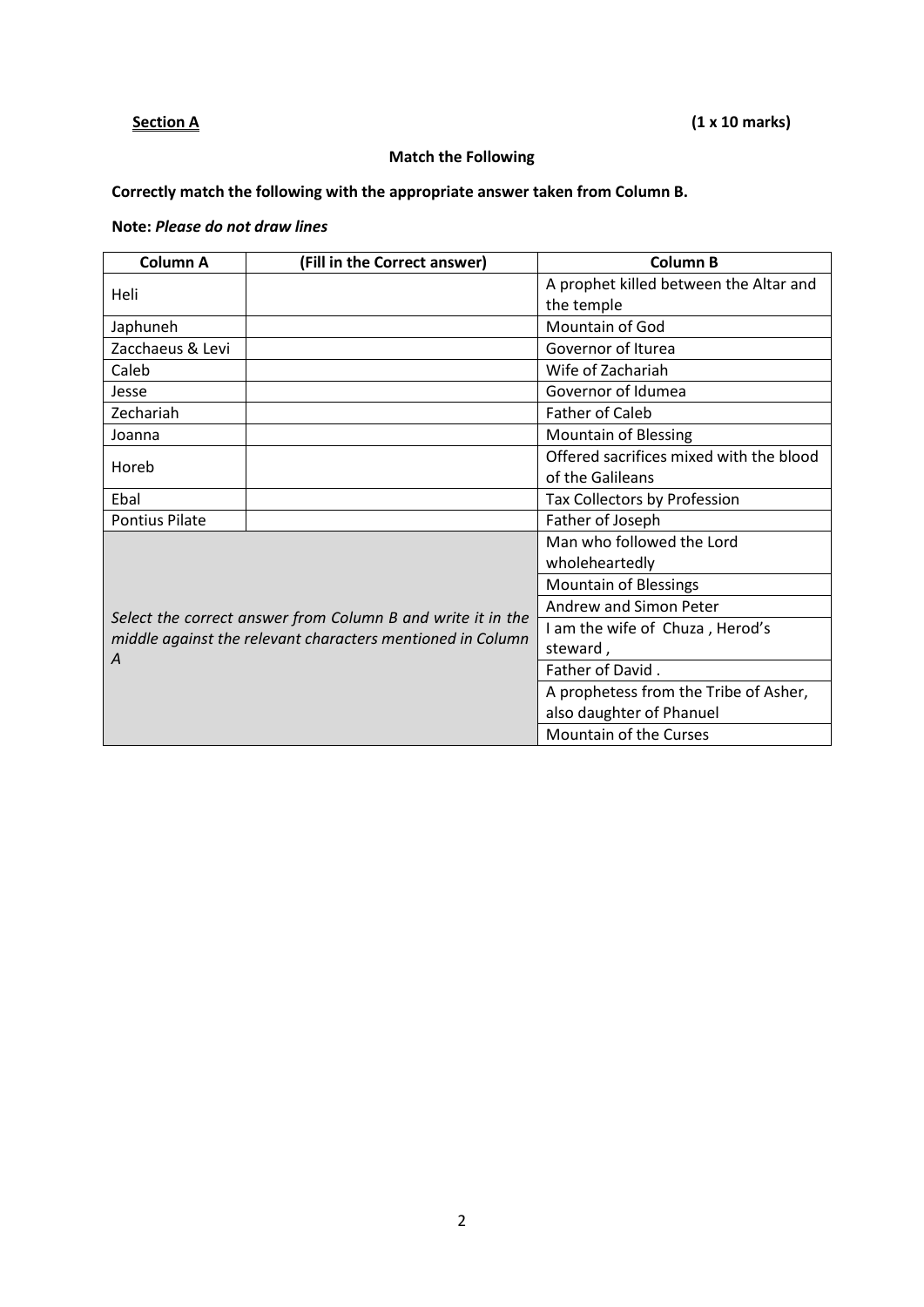### **Choose the best answer (Circle or tick the correct answer)**

1. According to Luke chapter three, who were the three tetrarchs in Judea when the word of God came to John in the wilderness?

- Herod, Philip, Lysanias A ٦
- $\mathsf{B} \quad \Box$  Herod, Quirinias, Lysanias
- $C \quad \Box$  Herod, Philip and Quirinius
- $\Box$  Herod, Philip and Augustus
- 2. Whom did Jesus encounter or meet in the land of the Gerasenes/Gaderenes
	- $A \Box$  John the Baptist
	- $\mathsf{B} \quad \Box$  Paralysed man
	- $C \cap M$ an with the withered hand
	- $D \Box$  Legion

3. What great Miracle did Jesus do in the City of Nain ?

- $A \cap$  Lazarus was raised from the dead in the city of Nain
- B **Demon possessed man was healed**
- $C \cap$  Turning of water into Wine
- $\Box$  Jesus raised the dead son of a widow

4. He who is least in the Kingdom of God is greater than whom ?

|  | $\mathsf{A}$ $\Box$ John the Baptist |
|--|--------------------------------------|
|  |                                      |

- $\mathsf{B} \quad \Box$  James and John
- $C \cap$  Jesus
- D | Simon Peter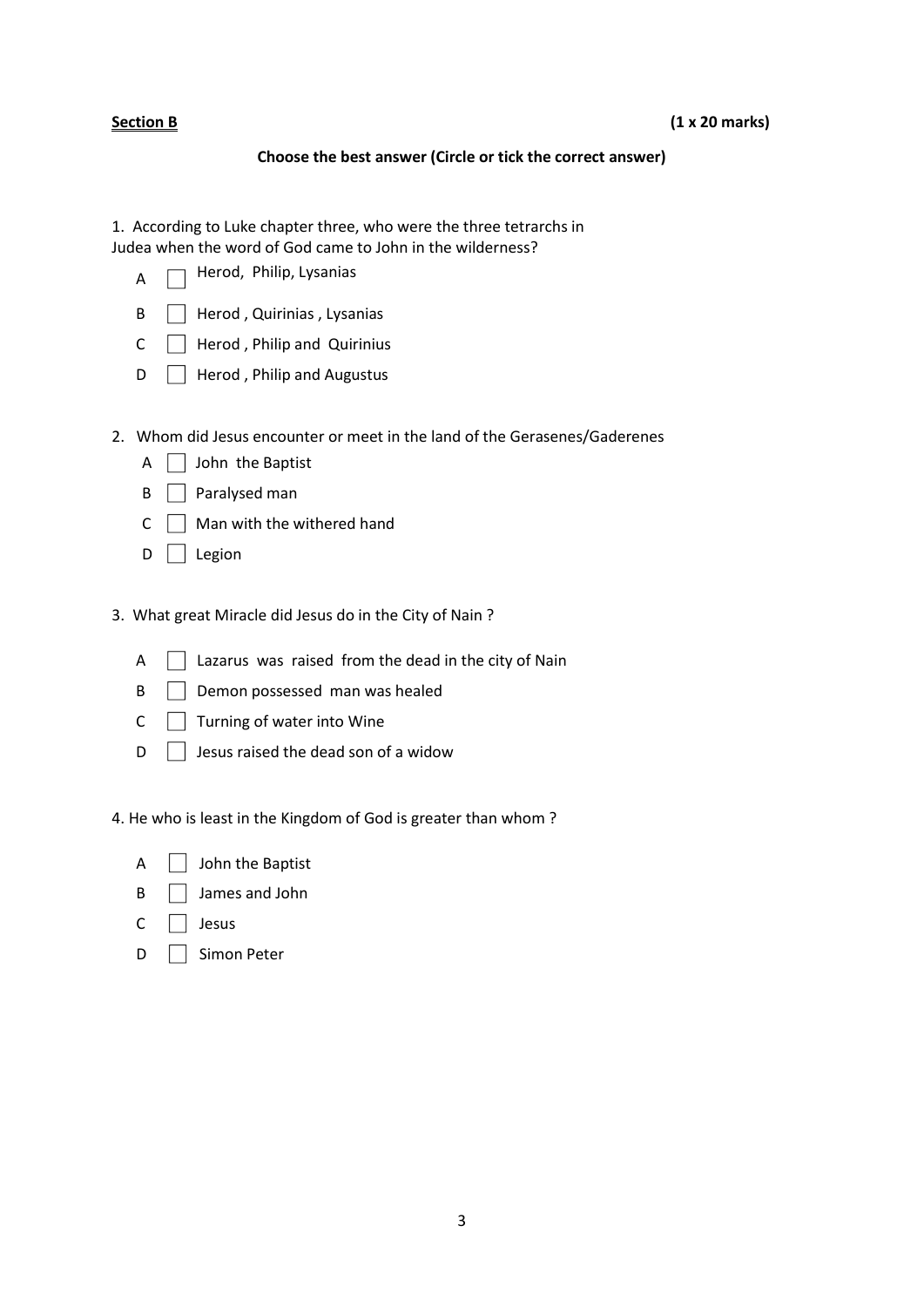- 5. In the parable of the Good Samaritan in Luke chapter ten, the man who was beaten and left half dead was traveling from which City to which city?
	- $A \parallel$  Bethlehem to Nazareth
	- B | Nazareth to Bethlehem
	- $C \cap$  Nain to Judea
	- $\Box$  Jerusalem to Jericho
- 6. The Cruxifiction of the Lord happened about the sixth hour, and there was darkness over the whole land until the ninth hour, The sixth hour and ninth hour are
	- $\mathsf{A} \quad \Box$  Noon to 3 O'clock in the afternoon
	- $\mathsf{B} \quad \Box \quad 3$  O'clock to 6 in the afternoon
	- $C \cap S$ ix to Nine in the Morning
	- $\Box$  Six to Nine in the evening

7. What is known as the Golden Rule?

- $A \cap B$  Render unto Caesar the things that belong to Caesar
- $\mathsf{B} \quad \Box$  Love your enemies as yourselves and do good unto them
- $C \cap T$  The Giver is more blessed that the Receiver
- $D \cap$  Love thy neighbor as yourself

8. In the parable of the Good Samaritan , Who were the 3 travellers who travelled on the road where the beaten /wounded man was lying ?

- $\overline{A}$   $\overline{A}$  A Priest, a Levite & the Good Samaritan
- $\mathsf{B}$  | A Centurian, Pharisee, and Sadducee
- $C \cap$  High Priest, Levite and Good Shepherd
- D **Pharisee**, Sadducee and Good Samaritan

9. Where did the angels carry the Poor beggar Lazarus when he died ?

- $\overline{A}$   $\overline{A}$  To Abraham's Bosom or to Abraham's side
- $\mathsf{B}$  Jesus told him that today you will be with me in Paradise
- $C \Box$  Heaven
- D | Hades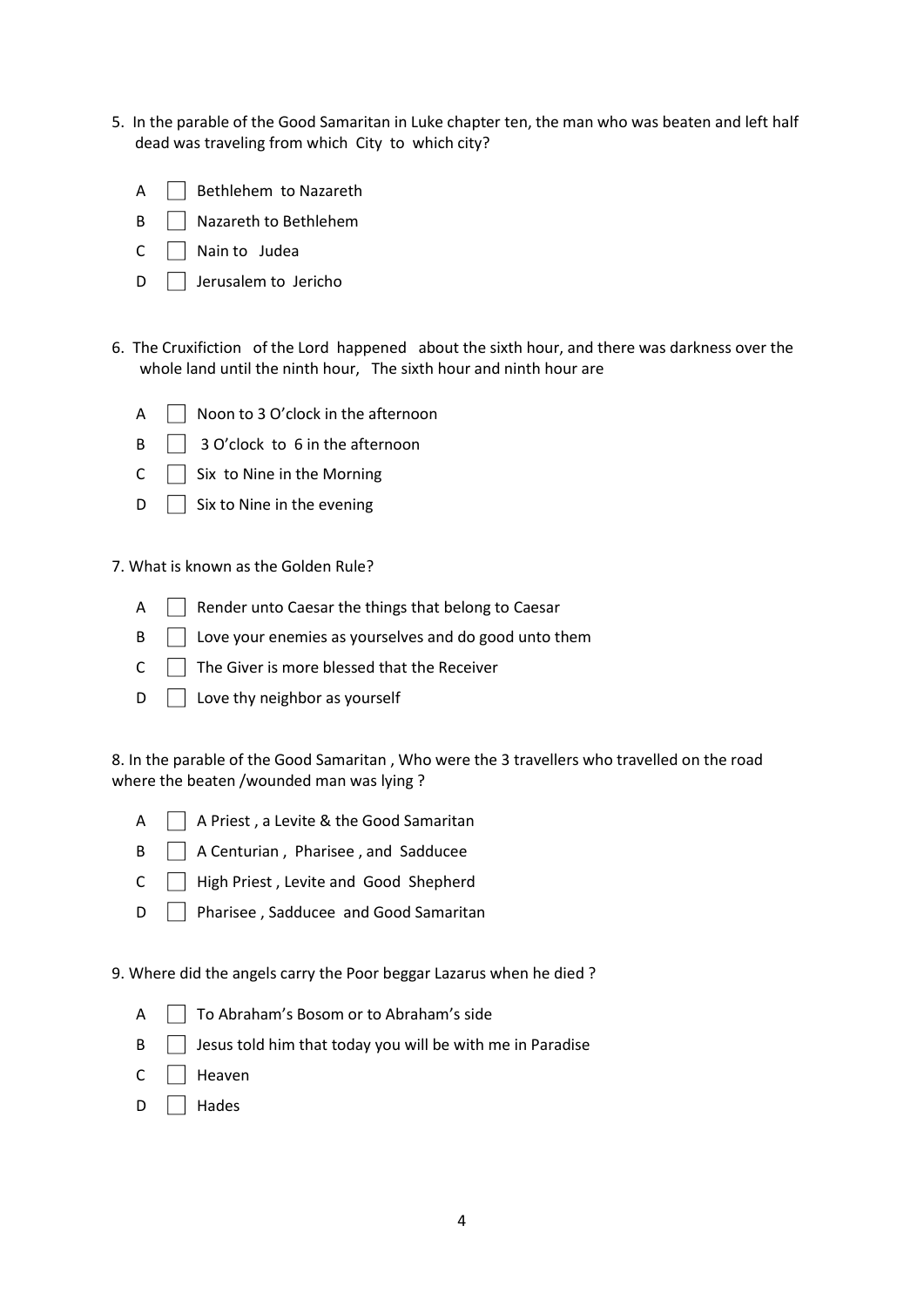10. According to Duet 29 : 29 What belongs to God?

| Δ | Glory |
|---|-------|
|   |       |

- B □ Honor
- $C \quad \Box$  Those things which are revealed
- $D \cap$  Secret things

11. What was to be done to a servant who did not wish to be released? (15:16-18)

- $A \Box$  An awl was thrust through his ear
- $\mathsf{B} \quad \Box$  He was branded
- $C \cap$  He was circumcised
- D He took on his master's name

12. How many tribes inherited land east of the Jordan?

| A |  | $\vert$ Two and half Tribes |
|---|--|-----------------------------|
|---|--|-----------------------------|

- $\mathsf{B}$   $\Box$  Two Tribes
- $C \cap$  Three and Half Tribes
- $D \Box$  Three Tribes

13. Tribe of Israel that received no Inheritance

- A  $\Box$  Tribe of Joseph (as they were split into Manasseh & Ephraim)
- B **Tribe of Reuben**
- $C \cap$  Tribe of Levi
- $D \Box$  Tribe of Judah

14. In what month is the Passover celebrated?

- $A \Box$  Nisan
- $B \Box$  Adar
- $C \cap$  Abib
- D | Sivan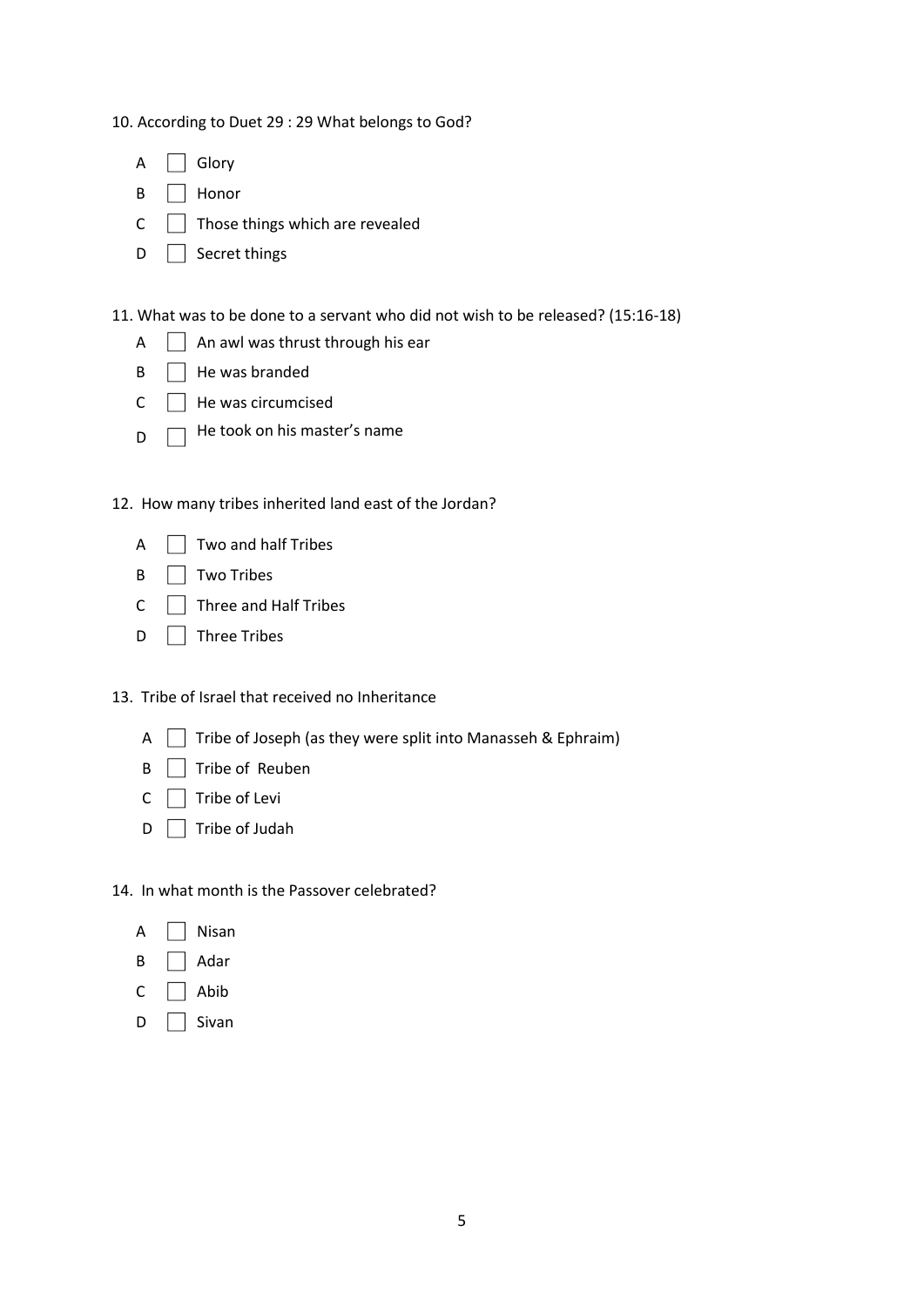|  |  | 15. Why did the Israelites ask God to send them for a Prophet? |  |  |  |
|--|--|----------------------------------------------------------------|--|--|--|
|--|--|----------------------------------------------------------------|--|--|--|

| A | Because they feared God's presence would kill them |  |
|---|----------------------------------------------------|--|
|   |                                                    |  |

- $\mathsf{B}$  Because they know without prophesy or vision they will be lost
- $C \cap$  They discovered the will of God through the prophets sent by God
	- They wanted continued leadership and hence they wanted God to raise up a prophet for
- D them like Moses.
- 16. What illustration is given in Deuteronomy describing how God kept the Israelites in the wilderness?

| A |  | As a Mother Hen gathers her chicks. |  |
|---|--|-------------------------------------|--|
|---|--|-------------------------------------|--|

- $\mathsf{B}$   $\Box$  As a Mother Bear protects her cubs
- $C \cap A$ s a Father keeps his children
- $\Box$  As the apple of his eye

#### 17. Who is Jeshurun?

- $\overline{A}$   $\overline{\phantom{A}}$  The father of Caleb
- $\mathsf{B} \quad \Box$  The Grand Father of Joshua and the father of Nun
- $C \cap A$  fatted calf
- $D \cap$  Another name for Israel
- 18. Why did the Israelites not enter the promised land after sending out the spies? (1:32)
	- $A \cap$  Fornication
	- $\mathsf{B}$   $\Box$  Idolatry
	- C □ Unbelief
	- D | Murmuring
- 19. Israel was not to possess land belonging to whose descendants? (2:5,9,19)
	- $A \Box$  Ishmael
	- B | Esau
	- $C \Box$  Lot
	- $D \Box B \& C$

20. From where was Moses able to see the land beyond Jordan? (3:27) Correct answer

- $A \Box$  Mount Ebal
- B | Mount Gerazim
- C | Mount Pisgah
- D | Mount Peor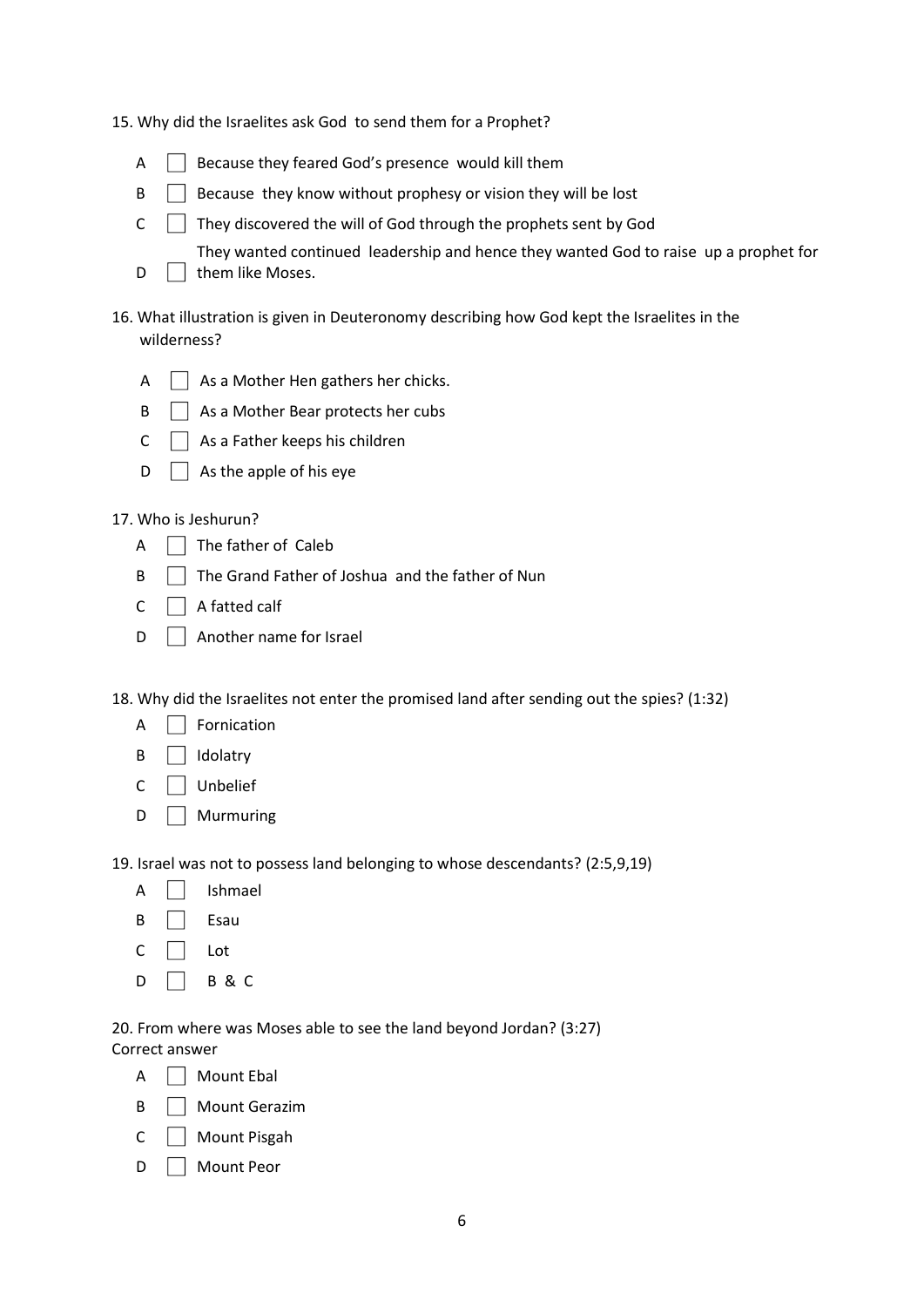| <b>Section C</b> |                      |                                                                                                            | $(2x 10 = 20$ Marks) |  |
|------------------|----------------------|------------------------------------------------------------------------------------------------------------|----------------------|--|
|                  |                      | <b>TRUE or FALSE</b>                                                                                       |                      |  |
|                  | called them.<br>True | 1. Simon Peter and his brother Andrew were fishing in the lake of Genneserat when Jesus first<br>False     |                      |  |
|                  | <b>True</b>          | 2. The Pharisees fast 3 times a week according to the parable of the Pharisee and the Sadducee<br>False    |                      |  |
|                  | True                 | 3. When Jesus was Baptized, the Holy Spirit descended upon him in the Bodily form of a Dove.<br>False      |                      |  |
|                  | <b>True</b>          | 4. Simeon told Mary that a sword will pierce her soul<br>False                                             |                      |  |
|                  | <b>True</b>          | 5. Jesse the Father of David was from the Tribe of Benjamin<br>False                                       |                      |  |
|                  | True                 | 6. Sihon king of Hesbon would not let the Israelites pass through his land?<br>False                       |                      |  |
|                  |                      | 7. There were 3 cities of refuge were on the east side of Jordan !                                         |                      |  |
|                  | $\Box$ True          | $\Box$ False                                                                                               |                      |  |
|                  | True                 | 8. According to the law the Israelites could not eat blood because there was Life in the Blood  <br>False  |                      |  |
|                  | <b>True</b>          | 9. The year of the Lord's Release was the $9th$ Year (every 9 years the Slaves could be released)<br>False |                      |  |
|                  | True                 | 10. According to the Blessings of Moses, Gad is compared to a Lion.<br>False                               |                      |  |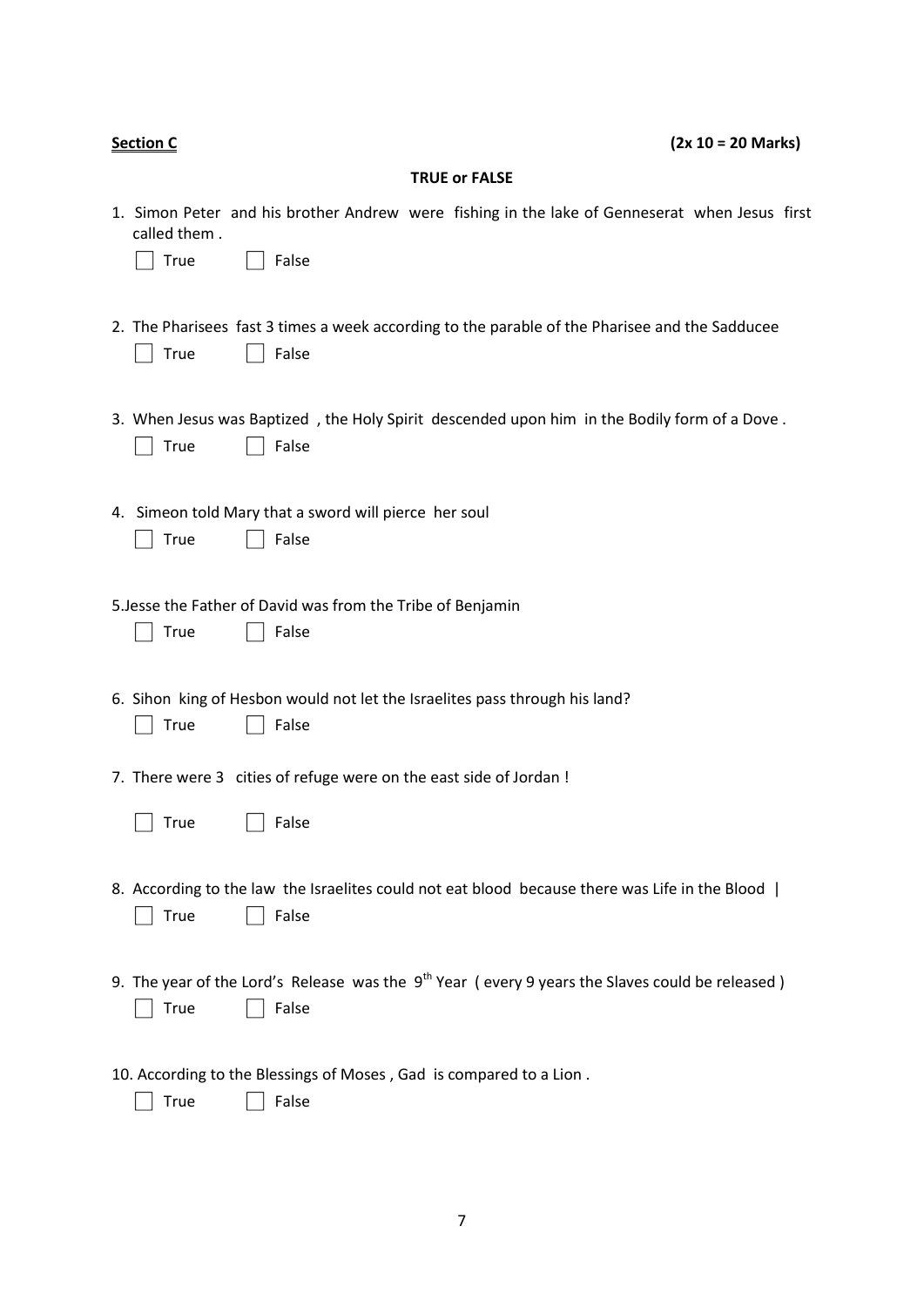#### **WHO/WHAT AM I?**

| <b>WHO/WHAI AIVI I:</b>                                                                          |
|--------------------------------------------------------------------------------------------------|
| 1. I am the son of Heli?                                                                         |
|                                                                                                  |
|                                                                                                  |
| 2. I was one of the Disciples on the road to Emmaus, I am mentioned by name in the Bible.        |
|                                                                                                  |
|                                                                                                  |
| 3. I died at Mount Nebo near Pisgah's Peak in the Land of Moab                                   |
|                                                                                                  |
|                                                                                                  |
| 4. I said Now that I have now seen the Consolation (Salvation) of Israel, let me depart in Peace |
|                                                                                                  |
|                                                                                                  |
| 5. Baby Jesus was placed in this after he was born                                               |
|                                                                                                  |
|                                                                                                  |
| 6. Luke's Gospel describes me as somebody who never left the Temple                              |
|                                                                                                  |

- *Who am I?* …………………………………………………………………………..
- 7. My bed was nine cubits long and four cubits wide

*Who am I?* …………………………………………………………………………..

- 8. I prayed and my prayer saved the Israelites from being destroyed by the Lord *Who am I?* …………………………………………………………………………..
- 9. A dog came and licked my sores in one of the parables ?
	- *Who am I ?* …………………………………………………………………………..
- 10. Jesus told that his second coming would be similar to the days of ………………………….. I am an Old Testament Character

*Who am I?* …………………………………………………………………………..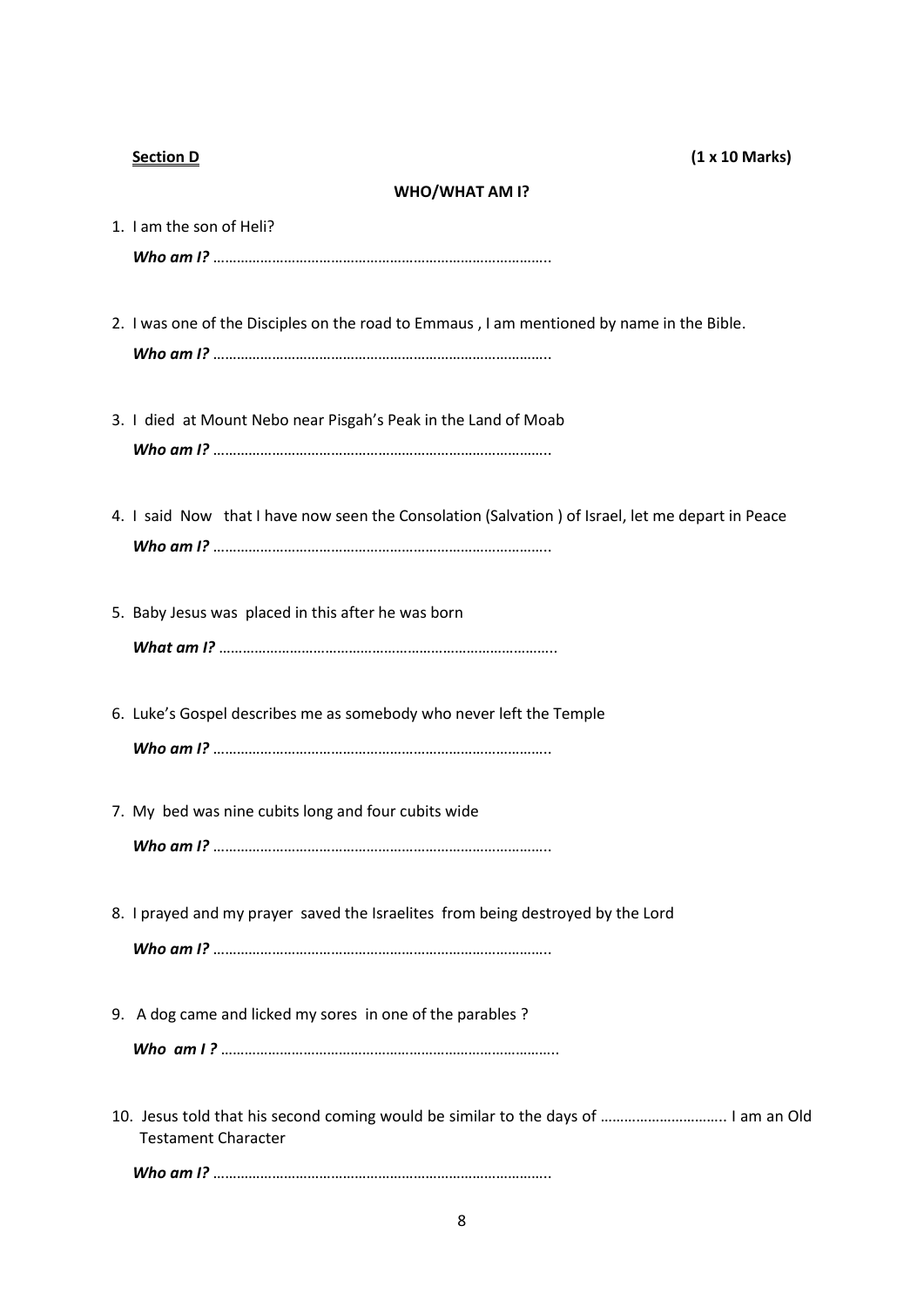### **Section E (2 x 10 = 20 Marks)**

### **FILL IN THE BLANKS**

1. And Jesus said "\_\_\_\_\_\_\_\_\_, and it will be given to you in good measure, pressed down, shaken together, and running over "

2. And Jesus said , "The Son of Man is also \_\_\_\_\_\_\_ \_\_\_ \_\_\_\_ \_\_\_\_\_\_\_\_\_\_\_\_\_\_\_\_ ( 4 words )

3. For out of the abundance of one's heart the \_\_\_\_\_\_\_\_\_\_\_\_\_\_\_\_\_\_\_\_\_\_\_\_\_\_\_ (2 words)

4. " And he shall give him the Throne of his Father \_\_\_\_\_\_\_\_\_\_\_ and he shall reign over the house of \_\_\_\_\_\_\_\_\_\_\_for ever; and of his kingdom there shall be no end.

5. A good man out of \_\_\_\_\_ \_\_\_\_\_\_\_\_\_\_\_ \_\_\_ \_\_\_\_ \_\_\_\_\_\_\_\_\_brings forth good things . ( 5 words )

6. According to the Law , what was the maximum number of blows or Lashes a person could receive as a Punishment \_\_\_\_\_\_\_\_\_\_\_\_\_\_\_\_\_\_\_\_\_\_\_\_\_\_\_.

7. According to the Book of Deuteronomy , The Israelites had to blot out the remembrance of a particular nation can you name the nation or people

8. I was not allowed to enter the Promised land, but from Mount \_\_\_\_\_\_\_\_\_\_\_\_\_. I had a good view of the Promised land

9. And I, Aaron the brother of Moses died here

10 . The Book of Deuteronomy talks about the Emites , Horites , Zamzumnites , Rephaites , and Anakites what are these people